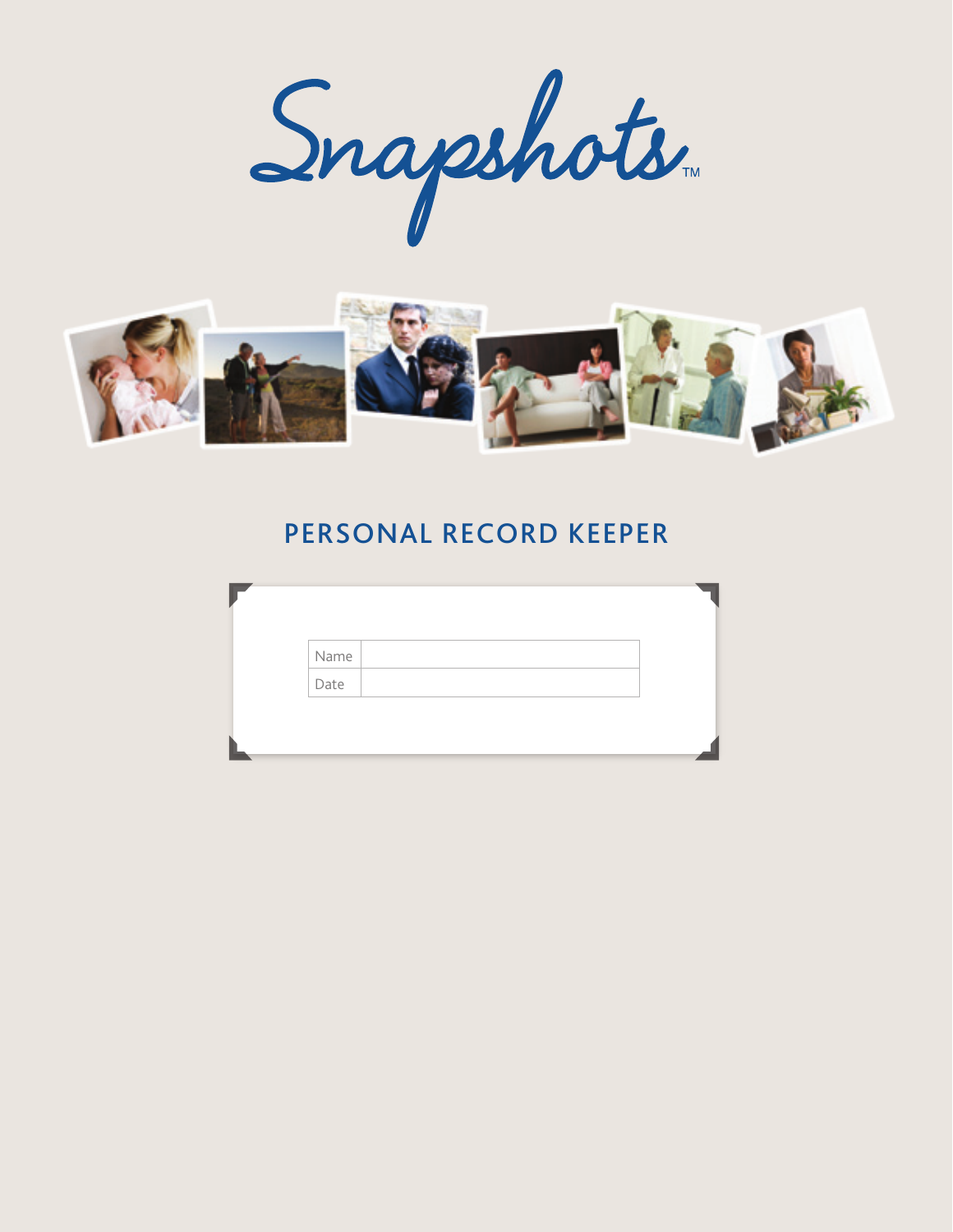Take the time to document the important information in your life, such as your household accounts, savings and insurance plans, and who your professional advisors are. Not only is this a convenient way to keep a better handle on your personal and financial information, it also becomes an invaluable tool for your loved ones should any thing happen to you.

# Table of contents

| <b>ABOUT ME AND MY FAMILY</b>         |                | <b>MY BANKING</b>                   | 8                                                         |
|---------------------------------------|----------------|-------------------------------------|-----------------------------------------------------------|
| My information                        | 1              |                                     |                                                           |
| My spouse/partner                     | 1              | <b>MY ADVISORS</b>                  |                                                           |
| My children and grandchildren         | 1              | Powers of attorney                  | 8                                                         |
|                                       |                | Lawyer(s)                           | $\mathcal{G}$                                             |
| <b>KEEPING THINGS GOING</b>           |                | Accountant(s)                       | $\mathcal{G}% _{M_{1},M_{2}}^{\alpha,\beta}(\mathcal{A})$ |
| Household Utilities/Service Providers | $\overline{2}$ | Financial advisor(s)                | $\mathcal G$                                              |
|                                       |                | Health-care provider(s)             | 9                                                         |
| <b>WHAT I OWN</b>                     |                |                                     |                                                           |
| Savings and investments               | 3              | <b>MY BUSINESS</b>                  |                                                           |
| Annuities                             | 3              | <b>Business banking information</b> | 10                                                        |
| Real estate                           | 3              | Landlord information                | 10                                                        |
| Non-financial assets                  | $\overline{4}$ | Statements/Location                 | 10                                                        |
| <b>MY BENEFIT PLANS</b>               |                | <b>IMPORTANT DOCUMENTS</b>          |                                                           |
| Pension plans                         | $\overline{4}$ | Wills                               | 11                                                        |
|                                       |                | Funeral arrangements                | 11                                                        |
| <b>WHAT I OWE</b>                     |                | Safety deposit box                  | 11                                                        |
| Loan and/or line of credit            | 5              | Passport information                | 11                                                        |
| Credit card                           | 5              |                                     |                                                           |
|                                       |                | <b>ADDITIONAL INFORMATION</b>       |                                                           |
| <b>MY INSURANCE</b>                   |                | Location of documents               | 12                                                        |
|                                       |                | Important codes                     | 12                                                        |
| Life insurance                        | 6              |                                     |                                                           |
| Health insurance                      | 6              | <b>NOTES</b>                        | 13                                                        |
| Other insurance                       | 7              |                                     |                                                           |

*Let your loved ones, including your Executor or Executrix, know where you will store this document so that they can easily find it when the time comes. It will help them navigate during a difficult period and ensure that your wishes are fulfilled.* 

*This document is for your personal records only and should be kept secure at all times.*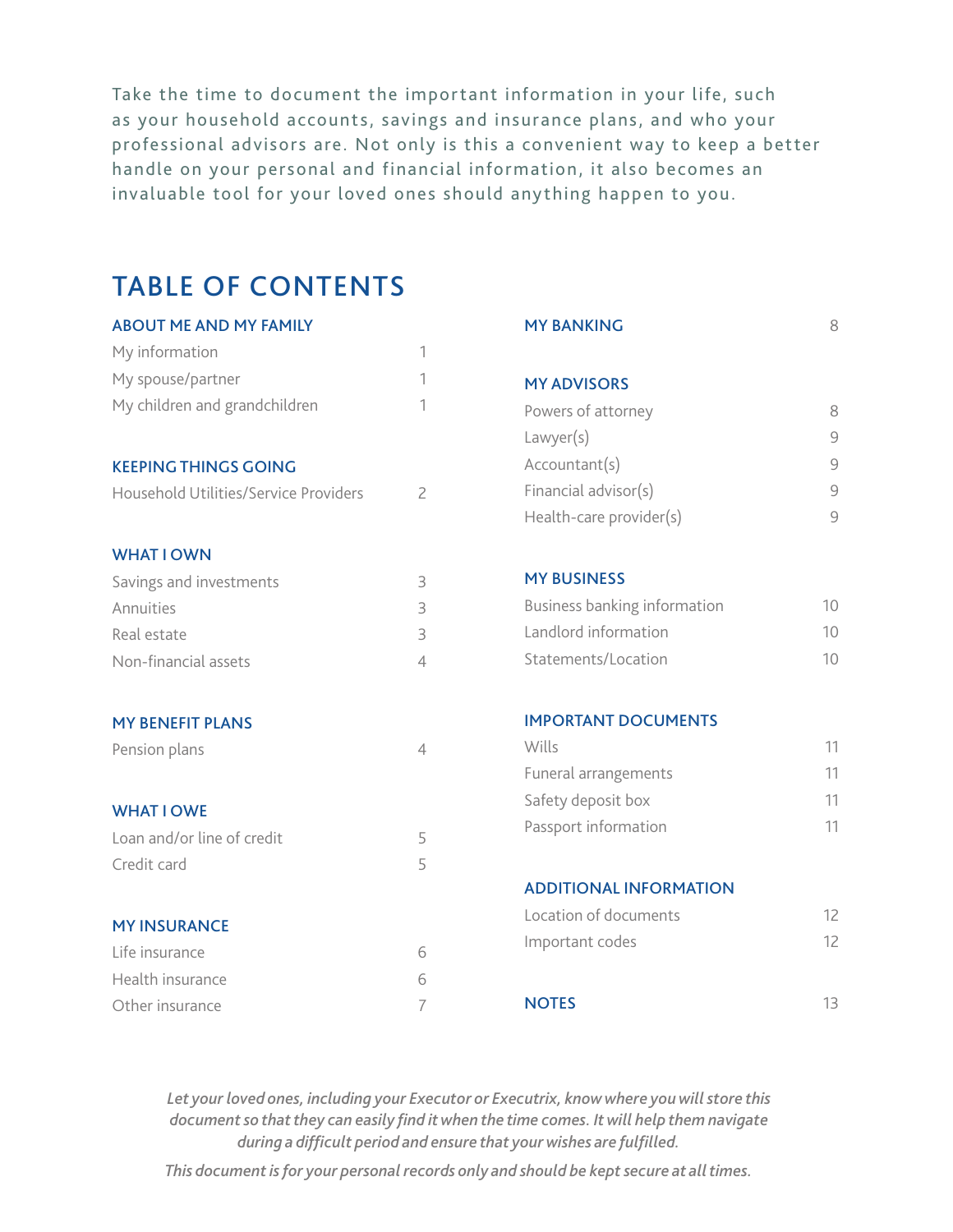#### **ABOUT Me and MY FAMILY**

| Your information        |                        |
|-------------------------|------------------------|
| Name (Legal)            |                        |
| Address                 |                        |
| Phone                   | Cell                   |
| Email                   |                        |
| Fax                     |                        |
| Date of birth           | Place of birth         |
| S.I.N.                  | Health card number     |
| Driver's licence number |                        |
| Spouse/Partner          |                        |
| Name (Legal)            |                        |
| Address                 |                        |
| Phone                   | Cell                   |
| Email                   |                        |
| Fax                     |                        |
| Date of birth           | Place of birth         |
| S.I.N.                  | Health card number     |
| Driver's licence number |                        |
| Children                |                        |
| Name (Legal)            | Name (Legal)           |
| Address                 | Address                |
| Date of birth           | Date of birth          |
| Place of birth          | Place of birth         |
| S.I.N.                  | S.I.N.                 |
| Health card number      | Health card number     |
| Name (Legal)            | Name (Legal)           |
| Address                 | Address                |
| Date of birth           | Date of birth          |
| Place of birth          | Place of birth         |
| S.I.N.                  | S.I.N.                 |
| Health card number      | Health card number     |
| Grandchildren           |                        |
| Name                    | Name                   |
| Parents/Parents-in-law  | Parents/Parents-in-law |
| Address                 | Address                |
| Phone                   | Phone                  |
| Name                    | Name                   |
| Parents/Parents-in-law  | Parents/Parents-in-law |
| Address                 | Address                |
| Phone                   | Phone                  |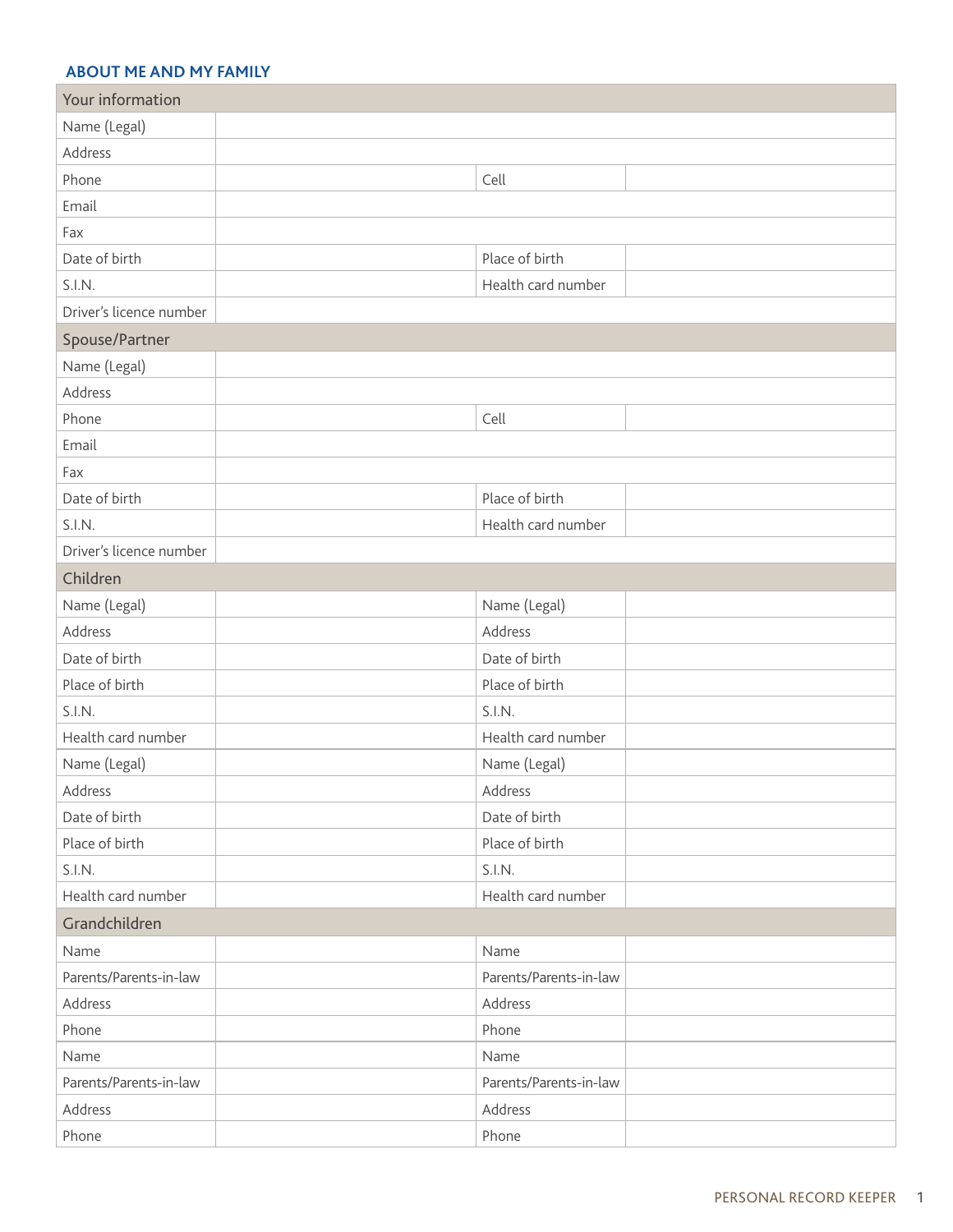#### **Keeping things going**

| Electricity/hydro provider              |  |       |  |
|-----------------------------------------|--|-------|--|
| Company                                 |  |       |  |
| Account number                          |  | Phone |  |
| Oil/gas provider                        |  |       |  |
| Company                                 |  |       |  |
| Account number                          |  | Phone |  |
| Water/sewer provider                    |  |       |  |
| Company                                 |  |       |  |
| Account number                          |  | Phone |  |
| Telephone and/or long distance provider |  |       |  |
| Company                                 |  |       |  |
| Account number                          |  | Phone |  |
| Company                                 |  |       |  |
| Account number                          |  | Phone |  |
| Internet provider                       |  |       |  |
| Company                                 |  |       |  |
| Account number                          |  | Phone |  |
| Security/alarm provider                 |  |       |  |
| Company                                 |  |       |  |
| Account number                          |  | Phone |  |
| Cell phone provider                     |  |       |  |
| Company                                 |  |       |  |
| Account number                          |  | Phone |  |
| Cable/satellite provider                |  |       |  |
| Company                                 |  |       |  |
| Account number                          |  | Phone |  |
| Newspaper/magazine                      |  |       |  |
| Company                                 |  |       |  |
| Account number                          |  | Phone |  |
| Home maintenance provider               |  |       |  |
| Company                                 |  |       |  |
| Account number                          |  | Phone |  |
| Club membership                         |  |       |  |
| Company                                 |  |       |  |
| Account number                          |  | Phone |  |
| Other                                   |  |       |  |
| Company                                 |  |       |  |
| Account number                          |  | Phone |  |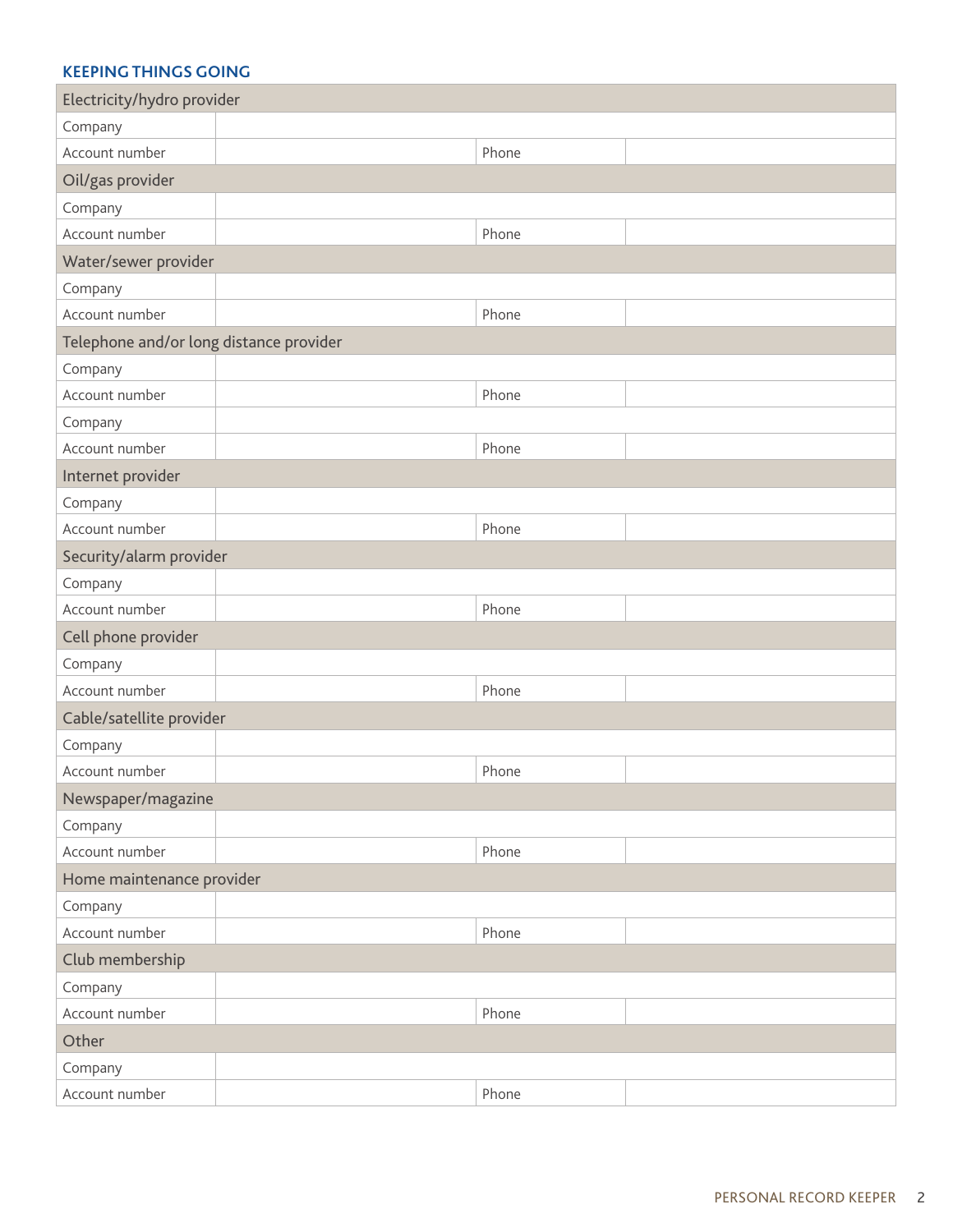#### **what i own**

| Savings and investments                               |                     |  |  |  |
|-------------------------------------------------------|---------------------|--|--|--|
| Company                                               | Account             |  |  |  |
| Account type                                          | Individual or joint |  |  |  |
| Company                                               | Account             |  |  |  |
| Account type                                          | Individual or joint |  |  |  |
| Company                                               | Account             |  |  |  |
| Account type                                          | Individual or joint |  |  |  |
| Company                                               | Account             |  |  |  |
| Account type                                          | Individual or joint |  |  |  |
| Company                                               | Account             |  |  |  |
| Account type                                          | Individual or joint |  |  |  |
| Other investments (bonds, certificates, shares, etc.) |                     |  |  |  |
| Item                                                  | Item                |  |  |  |
| Location                                              | Location            |  |  |  |
| Item                                                  | Item                |  |  |  |
| Location                                              | Location            |  |  |  |
| Item                                                  | Item                |  |  |  |
| Location                                              | Location            |  |  |  |
| Annuities                                             |                     |  |  |  |
| Issuing company                                       |                     |  |  |  |
| Phone                                                 |                     |  |  |  |
| Policy                                                |                     |  |  |  |
| Location                                              |                     |  |  |  |
| Real estate                                           |                     |  |  |  |
| <b>Residence</b>                                      |                     |  |  |  |
| Address                                               |                     |  |  |  |
| Purchase date                                         | Purchase price      |  |  |  |
| Owner                                                 |                     |  |  |  |
| Deed location                                         |                     |  |  |  |
| Mortgage                                              |                     |  |  |  |
| Company                                               |                     |  |  |  |
| Phone                                                 |                     |  |  |  |
| Mortgage/Plan number                                  |                     |  |  |  |
| Document location                                     |                     |  |  |  |
| Property tax                                          |                     |  |  |  |
| Property number                                       |                     |  |  |  |
| Municipality                                          |                     |  |  |  |
| Phone                                                 |                     |  |  |  |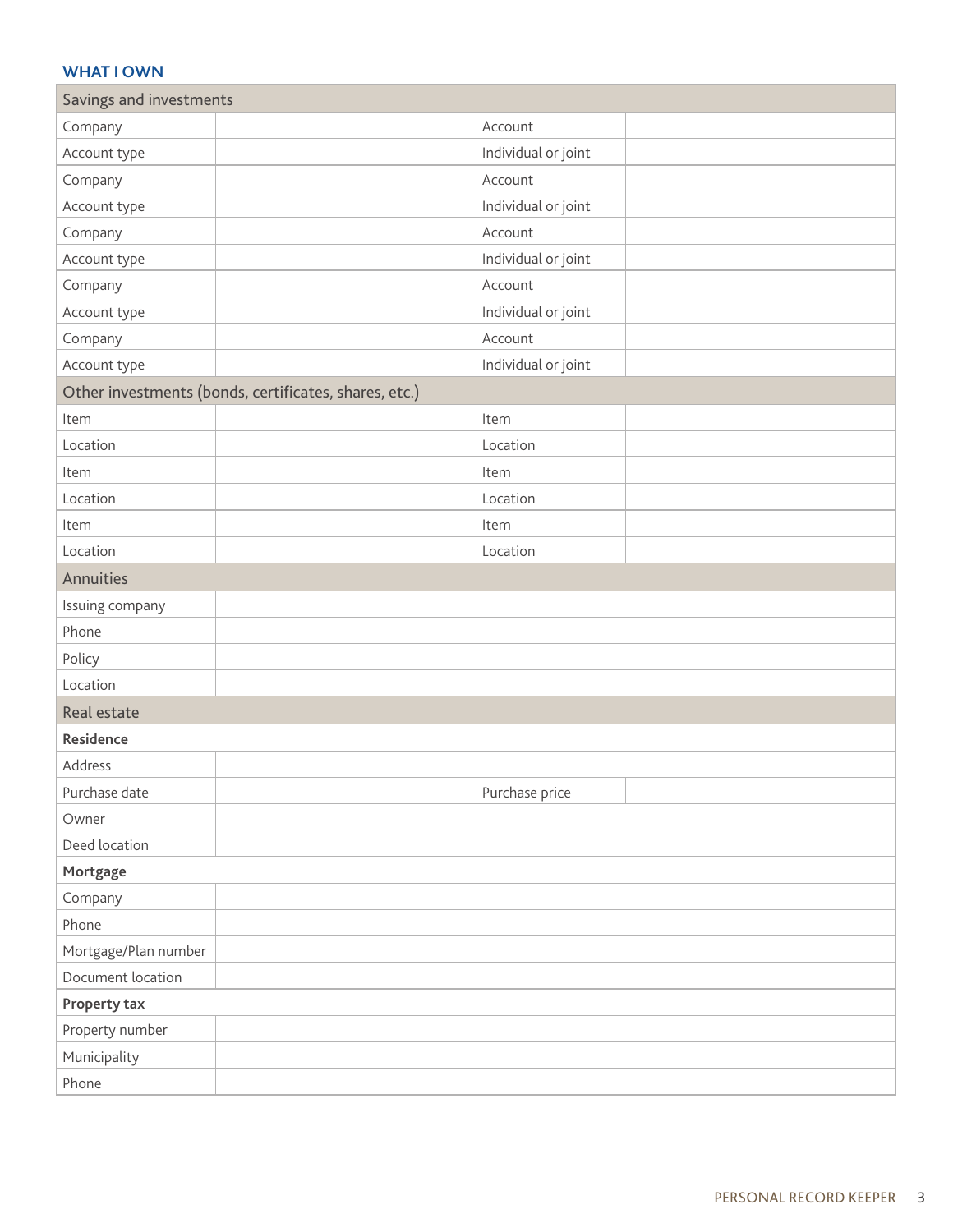| Other property       |                                                                           |
|----------------------|---------------------------------------------------------------------------|
| Address              |                                                                           |
| Purchase date        | Purchase price                                                            |
| Owner                |                                                                           |
| Deed location        |                                                                           |
| Mortgage             |                                                                           |
| Company              |                                                                           |
| Phone                |                                                                           |
| Mortgage/Plan number |                                                                           |
| Document location    |                                                                           |
| <b>Property tax</b>  |                                                                           |
| Property number      |                                                                           |
| Municipality         |                                                                           |
| Phone                |                                                                           |
|                      | Non-financial assets (car, art, equipment, jewellery, collectibles, etc.) |
| Item                 | Item                                                                      |
| Location             | Location                                                                  |
| Insured              | Insured                                                                   |
| Item                 | Item                                                                      |
| Location             | Location                                                                  |
| Insured              | Insured                                                                   |
| Item                 | Item                                                                      |
| Location             | Location                                                                  |
| Insured              | Insured                                                                   |
| Item                 | Item                                                                      |
| Location             | Location                                                                  |
| Insured              | Insured                                                                   |
| Item                 | Item                                                                      |
| Location             | Location                                                                  |
| Insured              | Insured                                                                   |

## **MY BENEFIT PLANS**

| Pension plans (defined benefit, defined contribution, DPSP, Group RRSP) |           |  |  |
|-------------------------------------------------------------------------|-----------|--|--|
| Company name                                                            | Phone     |  |  |
| Plan number                                                             | Plan type |  |  |
| Beneficiary                                                             |           |  |  |
| Company name                                                            | Phone     |  |  |
| Plan number                                                             | Plan type |  |  |
| Beneficiary                                                             |           |  |  |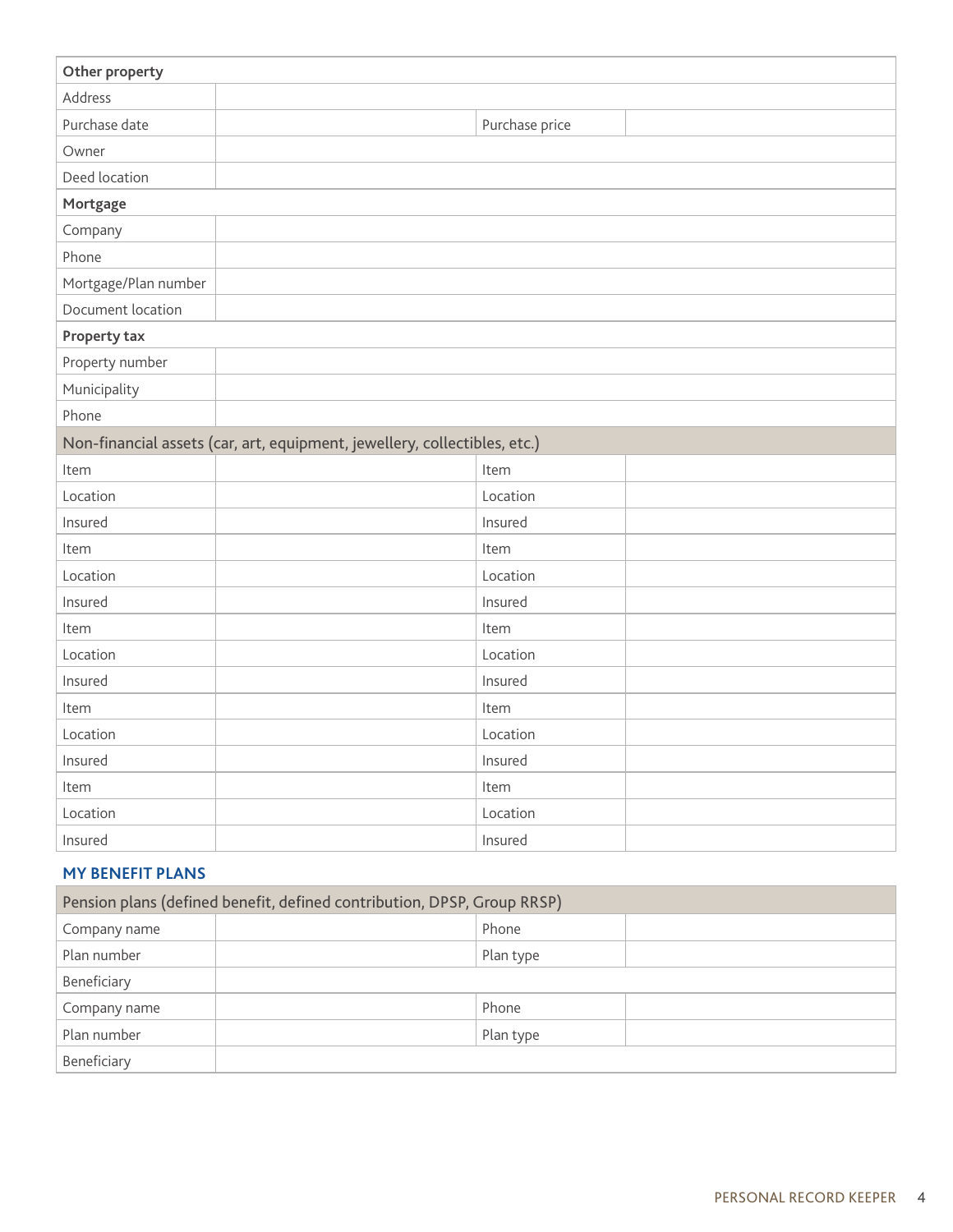| Company name | Phone     |
|--------------|-----------|
| Plan number  | Plan type |
| Beneficiary  |           |
| Company name | Phone     |
| Plan number  | Plan type |
| Beneficiary  |           |

#### **What I owe**

| Loan and/or line of credit |  |  |  |  |
|----------------------------|--|--|--|--|
| Company                    |  |  |  |  |
| Address                    |  |  |  |  |
| Contact                    |  |  |  |  |
| Phone                      |  |  |  |  |
| Information/Details        |  |  |  |  |
| Loan and/or line of credit |  |  |  |  |
| Company                    |  |  |  |  |
| Address                    |  |  |  |  |
| Contact                    |  |  |  |  |
| Phone                      |  |  |  |  |
| Information/Details        |  |  |  |  |
| Credit card                |  |  |  |  |
| Company                    |  |  |  |  |
| Name on card               |  |  |  |  |
| Card number                |  |  |  |  |
| Credit card                |  |  |  |  |
| Company                    |  |  |  |  |
| Name on card               |  |  |  |  |
| Card number                |  |  |  |  |
| Credit card                |  |  |  |  |
| Company                    |  |  |  |  |
| Name on card               |  |  |  |  |
| Card number                |  |  |  |  |
| Credit card                |  |  |  |  |
| Company                    |  |  |  |  |
| Name on card               |  |  |  |  |
| Card number                |  |  |  |  |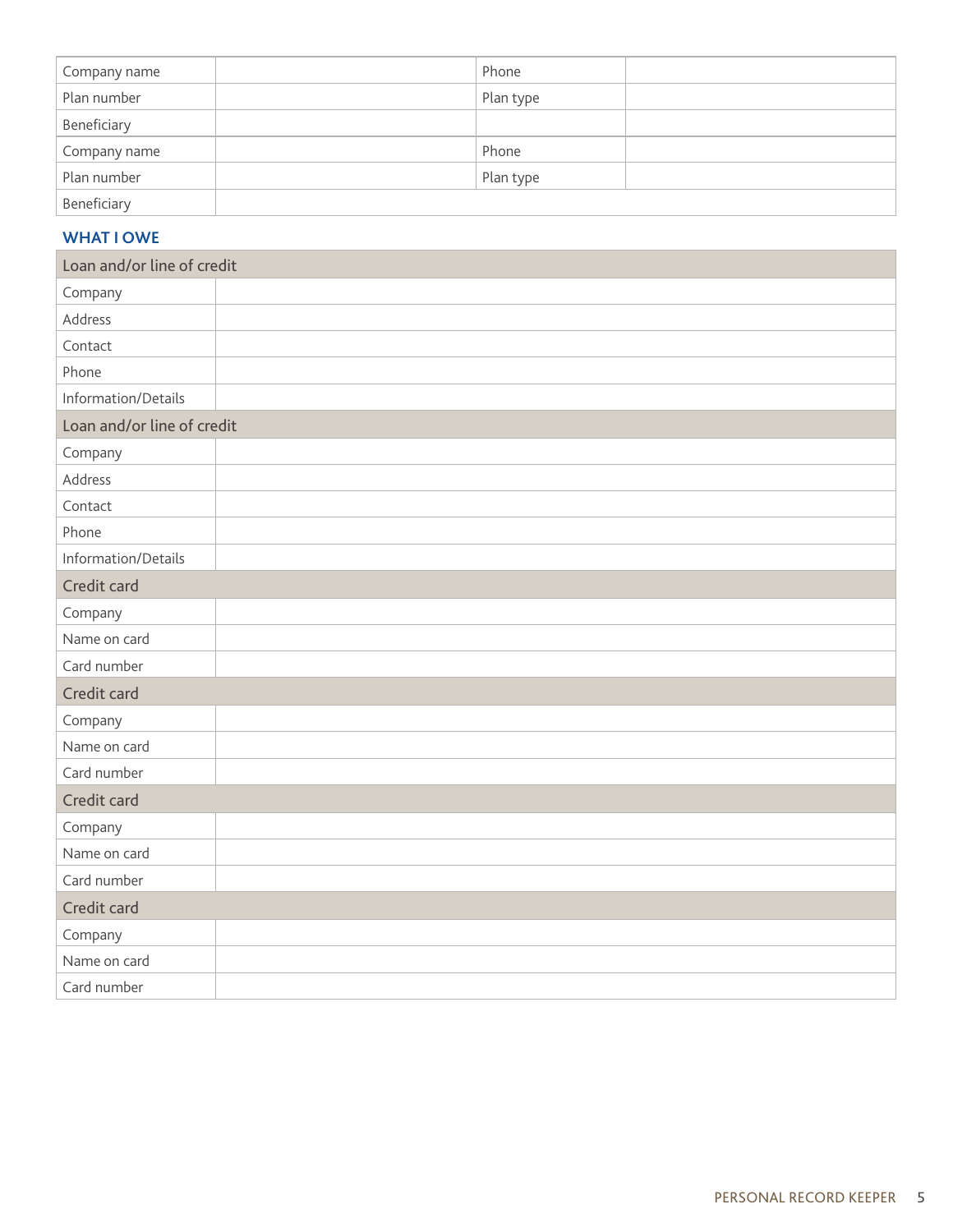#### **my insurance**

| Life insurance (term, whole, universal) |                                                                 |
|-----------------------------------------|-----------------------------------------------------------------|
| Company                                 |                                                                 |
| Type                                    | Value                                                           |
| Policy number                           | Beneficiary                                                     |
| Agent name                              |                                                                 |
| Phone                                   | Document location                                               |
| Life insurance (term, whole, universal) |                                                                 |
| Company                                 |                                                                 |
| Type                                    | Value                                                           |
| Policy number                           | Beneficiary                                                     |
| Agent name                              |                                                                 |
| Phone                                   | Document location                                               |
| Life insurance (term, whole, universal) |                                                                 |
| Company                                 |                                                                 |
| Type                                    | Value                                                           |
| Policy number                           | Beneficiary                                                     |
| Agent name                              |                                                                 |
| Phone                                   | Document location                                               |
|                                         | Health insurance (disability, critical illness, long-term care) |
| Company                                 |                                                                 |
| Type                                    | Value                                                           |
| Policy number                           |                                                                 |
| Agent name                              |                                                                 |
| Phone                                   | Document location                                               |
|                                         | Health insurance (disability, critical illness, long-term care) |
| Company                                 |                                                                 |
| Type                                    | Value                                                           |
| Policy number                           |                                                                 |
| Agent name                              |                                                                 |
| Phone                                   | Document location                                               |
|                                         | Health insurance (disability, critical illness, long-term care) |
| Company                                 |                                                                 |
| Type                                    | Value                                                           |
| Policy number                           |                                                                 |
| Agent name                              |                                                                 |
| Phone                                   | Document location                                               |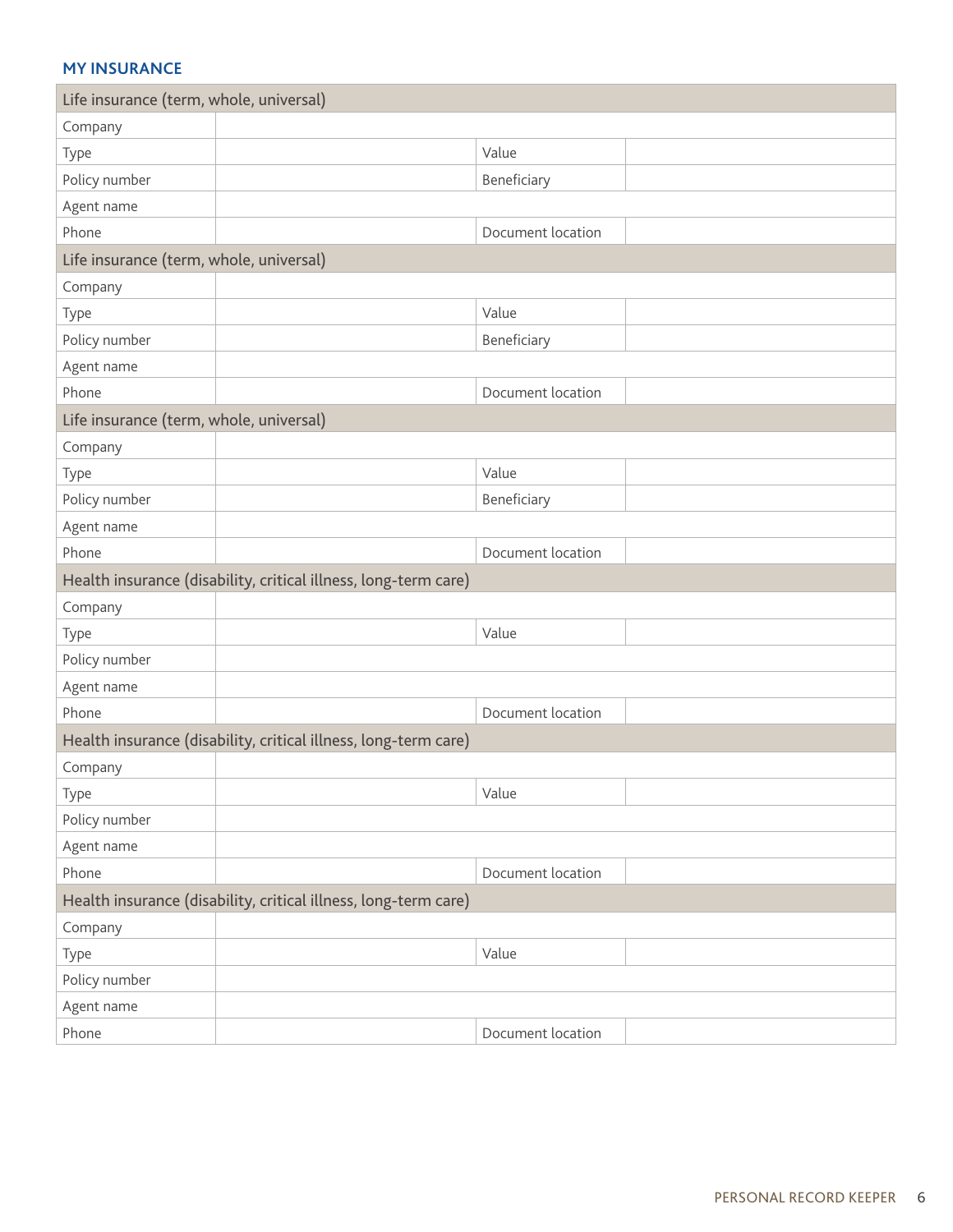|               | Other insurance (home, auto, travel, mortgage, etc.) |
|---------------|------------------------------------------------------|
| Company       |                                                      |
| Type          | Value                                                |
| Policy number |                                                      |
| Agent name    |                                                      |
| Phone         | Document location                                    |
|               | Other insurance (home, auto, travel, mortgage, etc.) |
| Company       |                                                      |
| Type          | Value                                                |
| Policy number |                                                      |
| Agent name    |                                                      |
| Phone         | Document location                                    |
|               | Other insurance (home, auto, travel, mortgage, etc.) |
| Company       |                                                      |
| Type          | Value                                                |
| Policy number |                                                      |
| Agent name    |                                                      |
| Phone         | Document location                                    |
|               | Other insurance (home, auto, travel, mortgage, etc.) |
| Company       |                                                      |
| Type          | Value                                                |
| Policy number |                                                      |
| Agent name    |                                                      |
| Phone         | Document location                                    |
|               | Other insurance (home, auto, travel, mortgage, etc.) |
| Company       |                                                      |
| Type          | Value                                                |
| Policy number |                                                      |
| Agent name    |                                                      |
| Phone         | Document location                                    |
|               | Other insurance (home, auto, travel, mortgage, etc.) |
| Company       |                                                      |
| Type          | Value                                                |
| Policy number |                                                      |
| Agent name    |                                                      |
| Phone         | Document location                                    |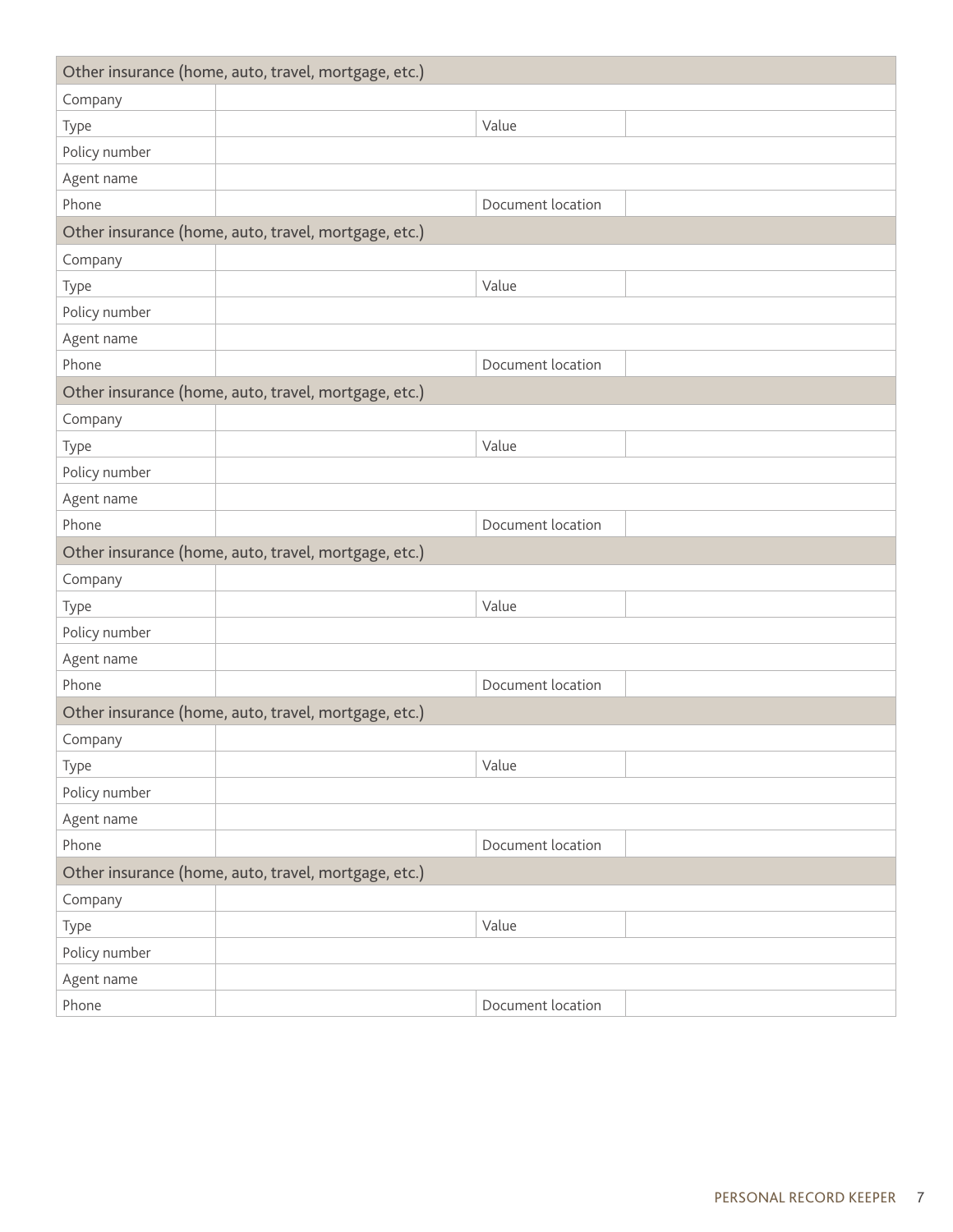#### **my banking**

| Name of bank        |                     |  |
|---------------------|---------------------|--|
| Address             |                     |  |
| Personal contact    |                     |  |
| Phone               |                     |  |
| Type                | Type                |  |
| Account number      | Account number      |  |
| Individual or joint | Individual or joint |  |
| Type                | Type                |  |
| Account number      | Account number      |  |
| Individual or joint | Individual or joint |  |
| Name of bank        |                     |  |
| Address             |                     |  |
| Personal contact    |                     |  |
| Phone               |                     |  |
| Type                | Type                |  |
| Account number      | Account number      |  |
| Individual or joint | Individual or joint |  |
| Type                | Type                |  |
| Account number      | Account number      |  |
| Individual or joint | Individual or joint |  |
| Name of bank        |                     |  |
| Address             |                     |  |
| Personal contact    |                     |  |
| Phone               |                     |  |
| Type                | Type                |  |
| Account number      | Account number      |  |
| Individual or joint | Individual or joint |  |
| Type                | Type                |  |
| Account number      | Account number      |  |
| Individual or joint | Individual or joint |  |

### **my advisors**

| Powers of attorney |          |  |
|--------------------|----------|--|
| Location           | Location |  |
| Attorney           | Attorney |  |
| Address            | Address  |  |
| Phone              | Phone    |  |
| Comments           | Comments |  |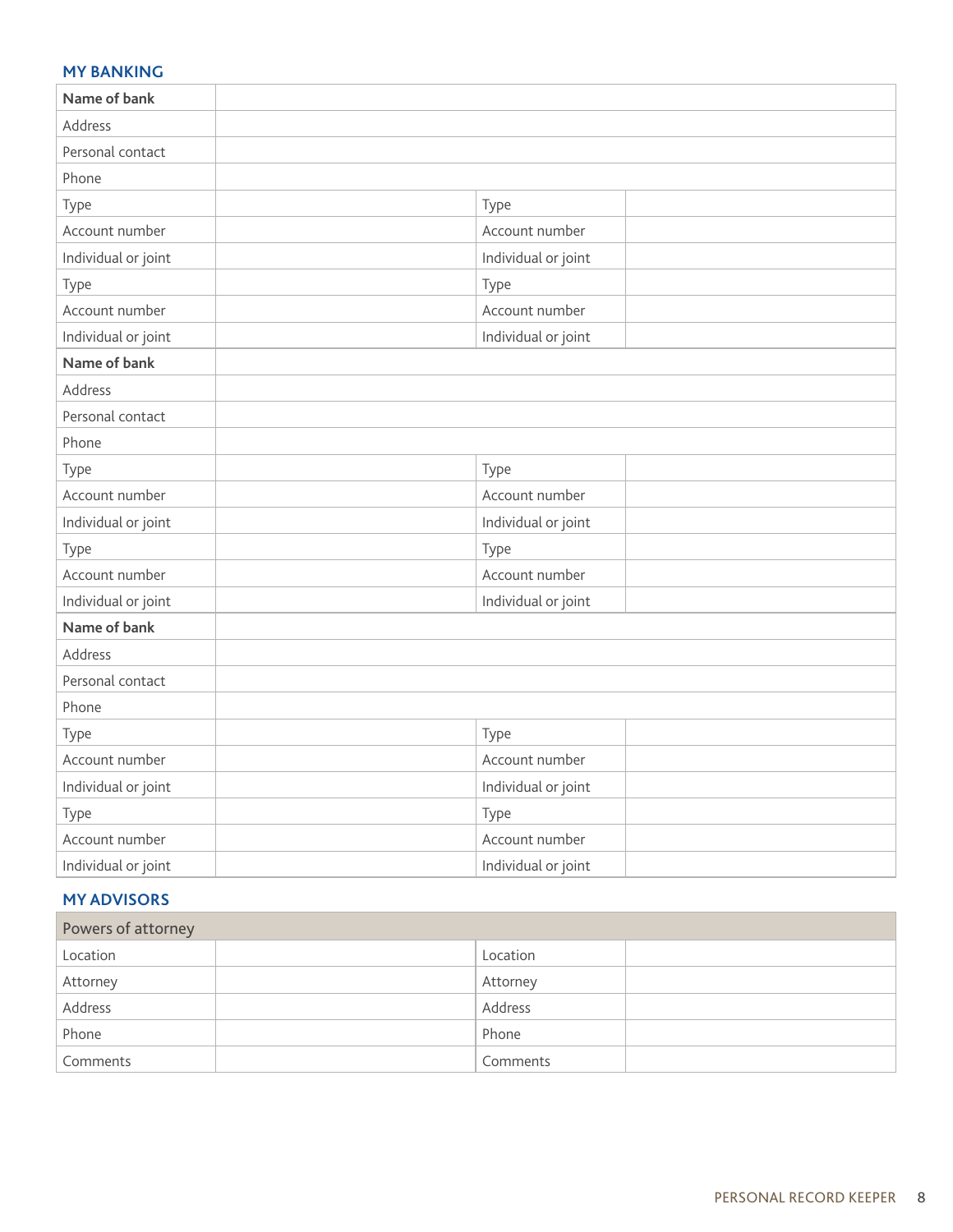| Spouse/Partner powers of attorney |          |  |
|-----------------------------------|----------|--|
| Location                          | Location |  |
| Attorney                          | Attorney |  |
| Address                           | Address  |  |
| Phone                             | Phone    |  |
| Comments                          | Comments |  |
| Lawyer(s)                         |          |  |
| Name                              | Name     |  |
| Firm                              | Firm     |  |
| Address                           | Address  |  |
| Phone                             | Phone    |  |
| Email                             | Email    |  |
| Comments                          | Comments |  |
| Accountant(s)                     |          |  |
| Name                              | Name     |  |
| Firm                              | Firm     |  |
| Address                           | Address  |  |
| Phone                             | Phone    |  |
| Email                             | Email    |  |
| Comments                          | Comments |  |
| Financial advisor(s)              |          |  |
| Name                              | Name     |  |
| Firm                              | Firm     |  |
| Address                           | Address  |  |
| Phone                             | Phone    |  |
| Email                             | Email    |  |
| Comments                          | Comments |  |
| Health-care provider(s)           |          |  |
| Name                              | Name     |  |
| Type                              | Type     |  |
| Address                           | Address  |  |
| Phone                             | Phone    |  |
| Email                             | Email    |  |
| Comments                          | Comments |  |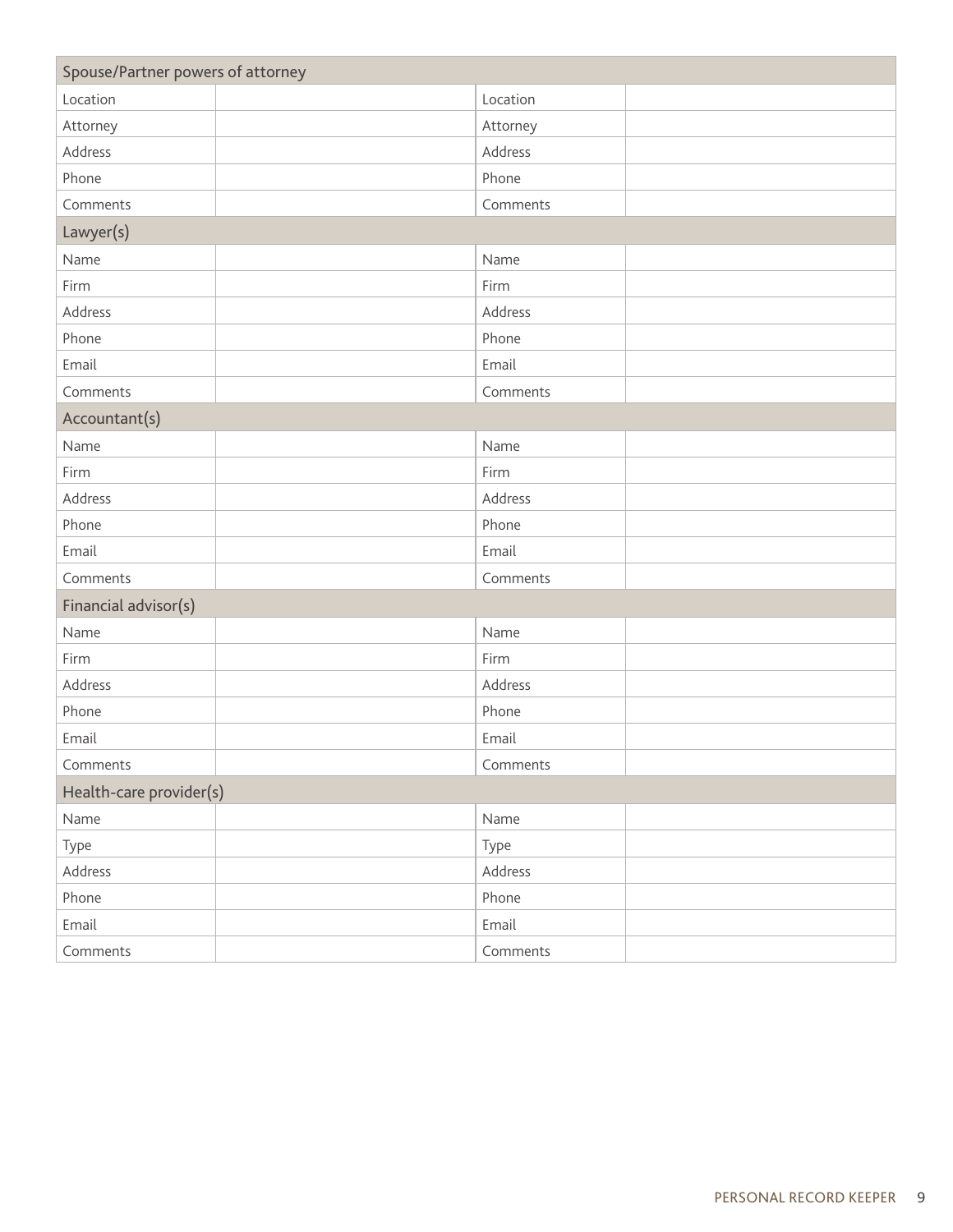#### **My Business**

| Company name                                   |     |  |
|------------------------------------------------|-----|--|
| Proprietor (sole,<br>partnership, corporation) |     |  |
| Document location                              |     |  |
| Company name                                   |     |  |
| Proprietor (sole,<br>partnership, corporation) |     |  |
| Document location                              |     |  |
| My partner(s') name(s)                         |     |  |
| Address                                        |     |  |
| Phone                                          | Fax |  |
| E-mail                                         |     |  |
| <b>Business banking information</b>            |     |  |
| Bank                                           |     |  |
| Address                                        |     |  |
| Contact                                        |     |  |
| Phone                                          | Fax |  |
| Landlord information/Lease agreements          |     |  |
| Name                                           |     |  |
| Address                                        |     |  |
| Contact                                        |     |  |
| Phone                                          | Fax |  |
| Statements/Location                            |     |  |
| Financial statements                           |     |  |
| Lease agreements                               |     |  |
| Incorporation<br>documents                     |     |  |
| Tax returns                                    |     |  |
| Pension details                                |     |  |
| Insurance agreements                           |     |  |
| Stock options                                  |     |  |
| Outstanding contracts                          |     |  |
| Other                                          |     |  |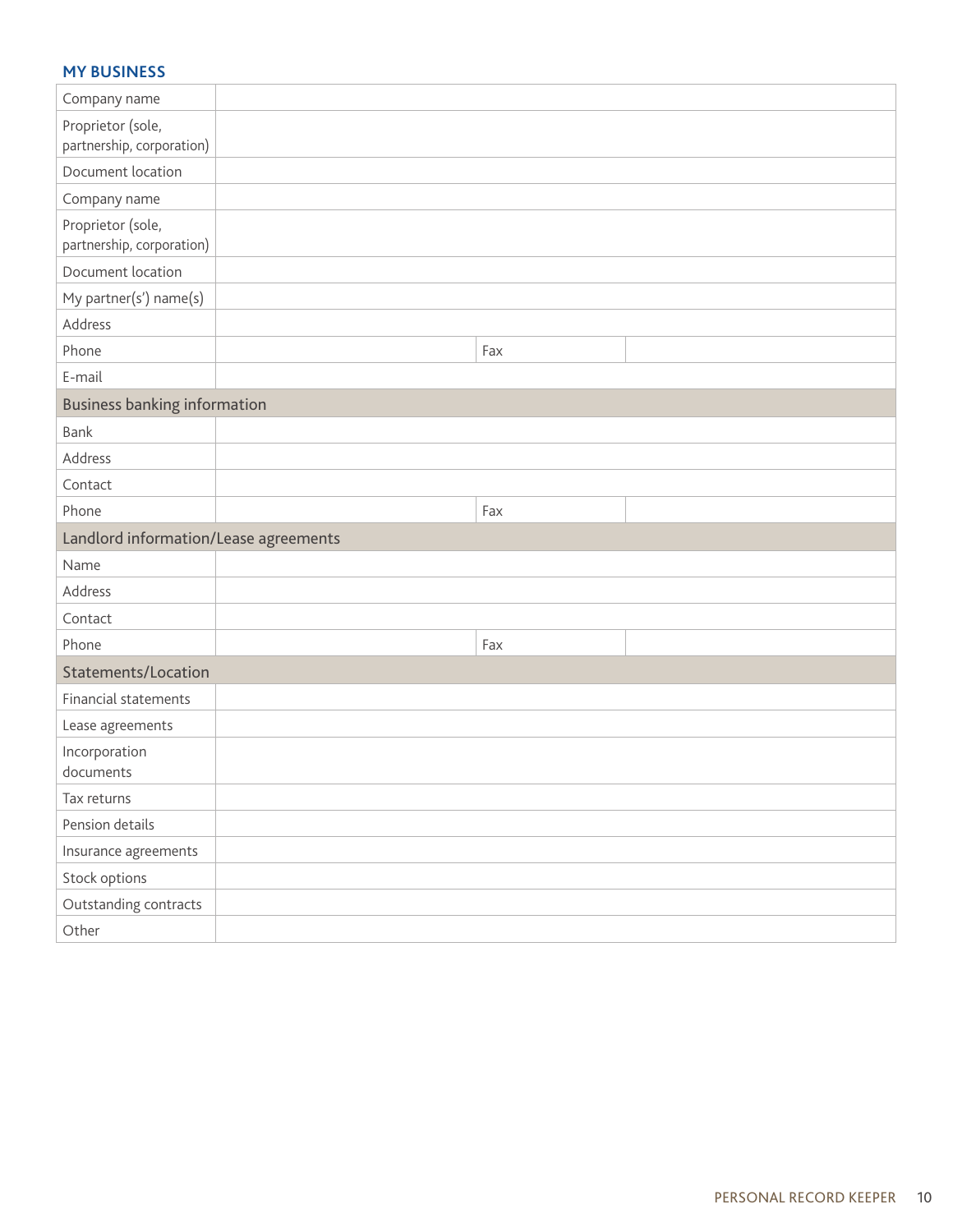#### **Important Documents**

| Will                           |     |                 |
|--------------------------------|-----|-----------------|
| Date of last Will              |     |                 |
| Will location                  |     |                 |
| Executor/Executrix/<br>Trustee |     | Phone           |
| Address                        |     |                 |
| Spouse/Partner Will            |     |                 |
| Date of last Will              |     |                 |
| Will location                  |     |                 |
| Executor/Executrix/<br>Trustee |     | Phone           |
| Address                        |     |                 |
| Funeral arrangements           |     |                 |
| Funeral home                   |     |                 |
| Contact name                   |     | Phone           |
| Other specific details         |     |                 |
| Plot number and<br>location    |     |                 |
| Plot deed                      |     |                 |
| Contact name                   |     | Phone           |
| Safety deposit box             |     |                 |
| Box 1 location                 |     |                 |
| Box number                     |     | Key location    |
| Box 2 location                 |     |                 |
| Box number                     |     | Key location    |
| Passport information           |     |                 |
| Passport No.                   |     | Issuing country |
| Type                           |     |                 |
| Surname                        |     |                 |
| Given names                    |     |                 |
| Nationality                    |     |                 |
| Date of birth                  | Sex |                 |
| Place of birth                 |     |                 |
| Date of issue                  |     | Date of expiry  |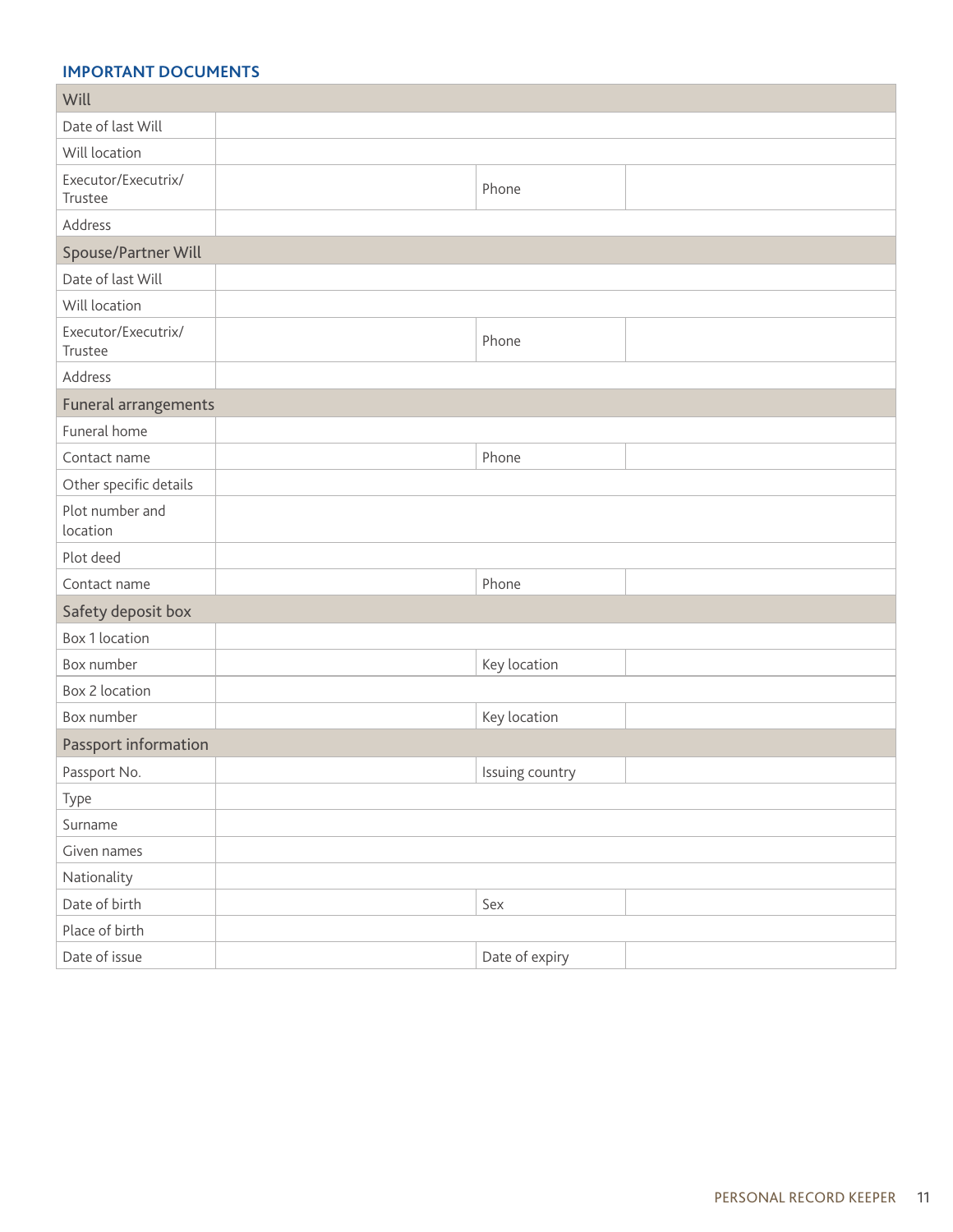| Spouse passport information |                 |  |
|-----------------------------|-----------------|--|
| Passport No.                | Issuing country |  |
| Type                        |                 |  |
| Surname                     |                 |  |
| Given names                 |                 |  |
| Nationality                 |                 |  |
| Date of birth               | Sex             |  |
| Place of birth              |                 |  |
| Date of issue               | Date of expiry  |  |

#### **additional information**

| <b>Location of documents</b>               |  |
|--------------------------------------------|--|
| <b>Birth certificate</b>                   |  |
| Spouse/Partner birth<br>certificate        |  |
| Child's/Children's birth<br>certificate(s) |  |
| Marriage certificate                       |  |
| Citizenship                                |  |
| Passport(s)                                |  |
| Medical records                            |  |
| Income tax returns                         |  |
| <b>Banking records</b>                     |  |
| Investment records                         |  |
| Loans                                      |  |
| Mortgages                                  |  |
| Vehicle ownership(s)                       |  |
| Separation/Divorce<br>papers               |  |
| Custody/Adoption<br>records                |  |
| Other                                      |  |
| Important codes                            |  |
| Home alarm code                            |  |
| Computer code                              |  |
| Garage door code                           |  |
| Business alarm code                        |  |
| Business key location                      |  |
| Cottage alarm code                         |  |
| Cottage key location                       |  |
| Key/Code to safe<br>location               |  |
| Other                                      |  |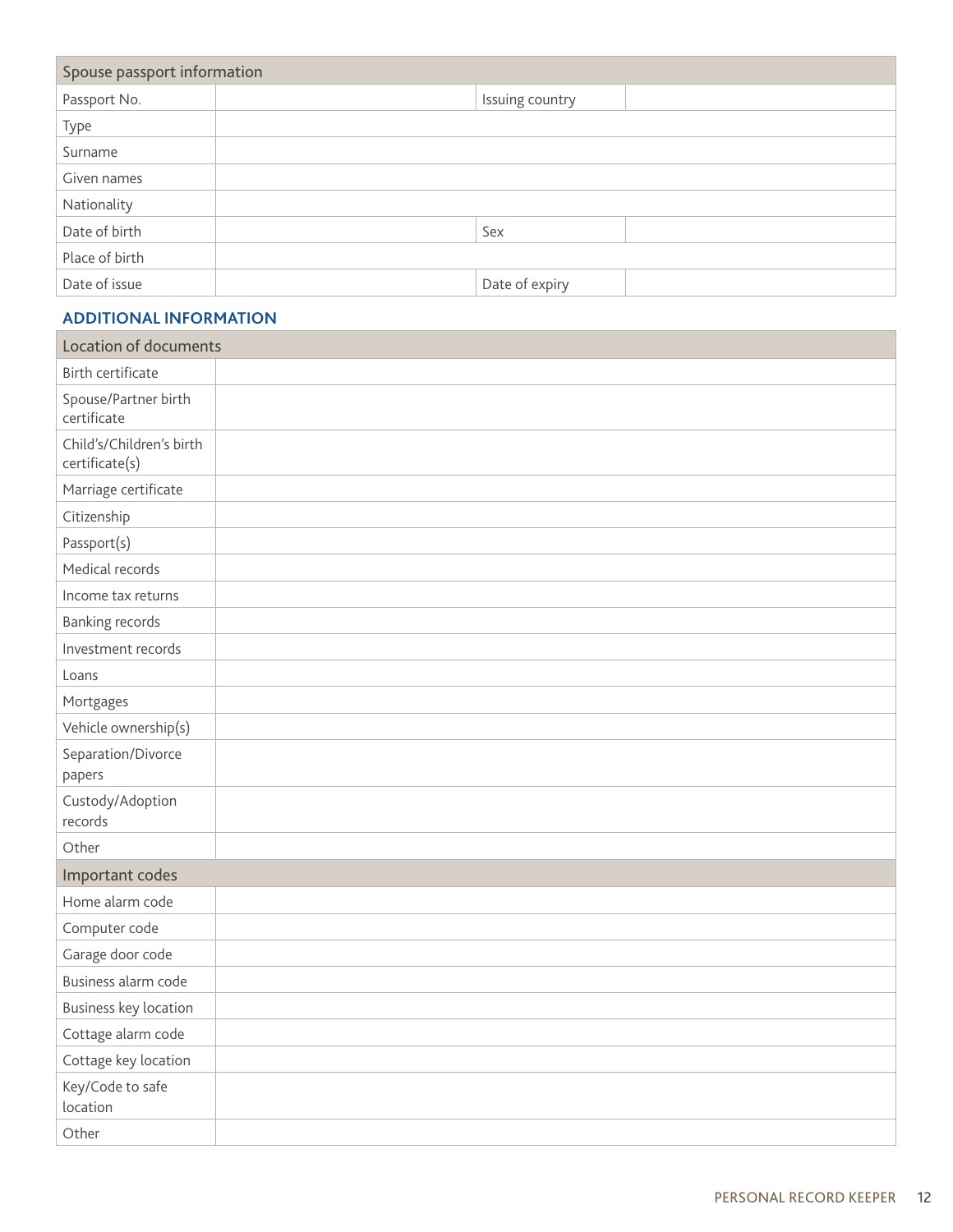| <b>NOTES</b> |  |
|--------------|--|
|              |  |
|              |  |
|              |  |
|              |  |
|              |  |
|              |  |
|              |  |
|              |  |
|              |  |
|              |  |
|              |  |
|              |  |
|              |  |
|              |  |
|              |  |
|              |  |
|              |  |
|              |  |
|              |  |
|              |  |
|              |  |
|              |  |
|              |  |
|              |  |
|              |  |
|              |  |
|              |  |
|              |  |
|              |  |
|              |  |
|              |  |
|              |  |
|              |  |
|              |  |
|              |  |